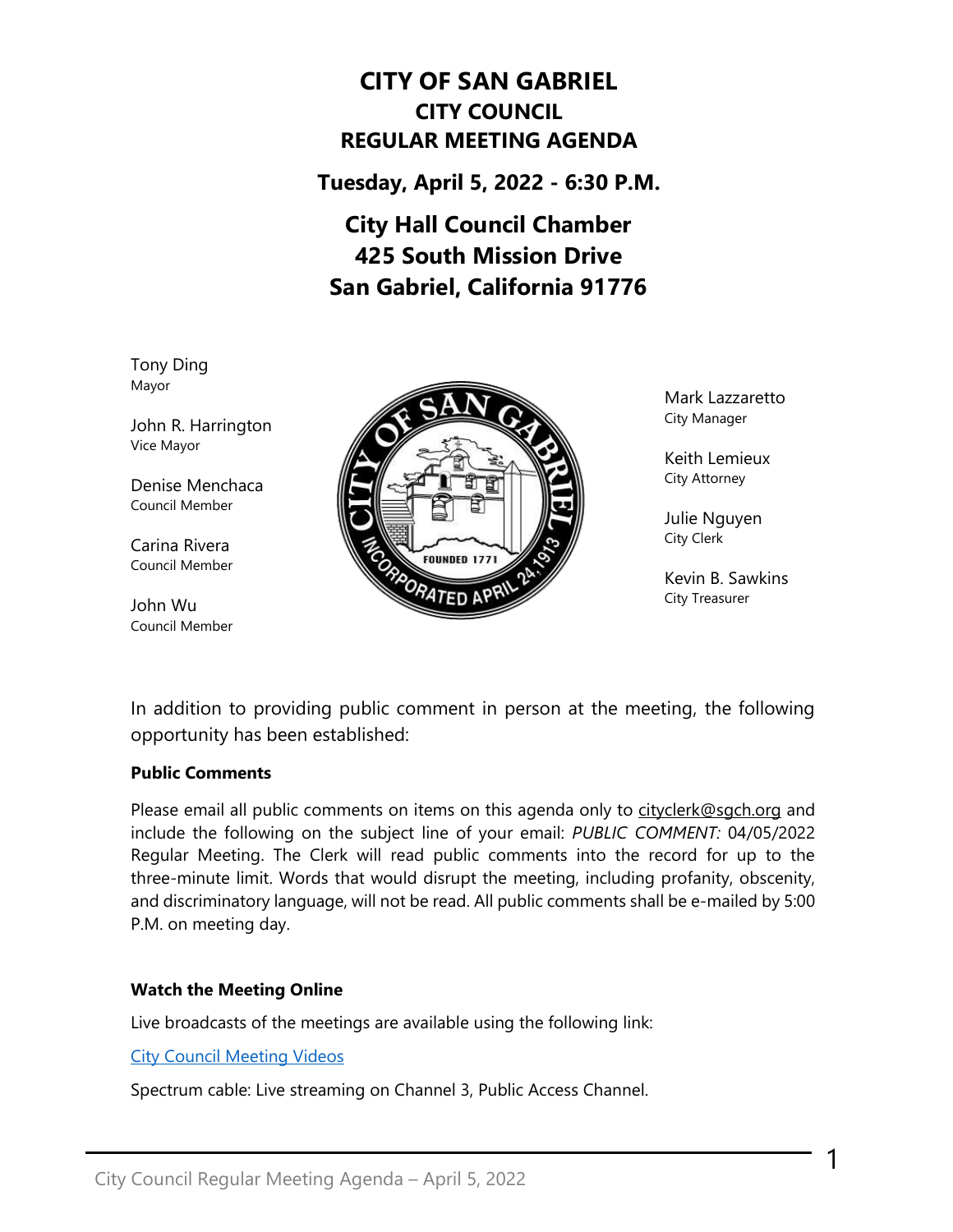### **City Council Regular Meeting Agenda Tuesday, April 5, 2022**

- **CALL TO ORDER**
- **PLEDGE OF ALLEGIANCE LED BY:** Council Member Rivera
- **ROLL CALL:** Mayor Ding, Vice Mayor Harrington, Council Members Menchaca, Rivera, Wu

#### **1. APPROVAL OF AGENDA ORDER**

### **2. PRESENTATION**

### **A. FIRE DEPARTMENT EMPLOYEE INTRODUCTIONS**

### **B. SAN GABRIEL VALLEY REGIONAL HOUSING TRUST**

### **3. PUBLIC COMMENT**

### **4. CONSENT CALENDAR**

All items listed under the Consent Calendar are considered routine and recommendations will be approved in one motion unless a member of the City Council or audience requests separate discussion.

# **A. RESOLUTION NO. 22-24 [REAUTHORIZING THE CITY COUNCIL AND THE](https://www.sangabrielcity.com/DocumentCenter/View/16312/Item-4A---Reso-No-22-24-Reauthorizing-the-City-Council-and-the-Citys-Commissions-to-Implement-Teleconference-Accessbility)  [CITY'S COMMISSIONS TO IMPLEMENT TELECONFERENCE ACCESSIBILITY](https://www.sangabrielcity.com/DocumentCenter/View/16312/Item-4A---Reso-No-22-24-Reauthorizing-the-City-Council-and-the-Citys-Commissions-to-Implement-Teleconference-Accessbility)  [FOR CONDUCTING PUBLIC MEETINGS PURSUANT TO ASSEMBLY BILL 361](https://www.sangabrielcity.com/DocumentCenter/View/16312/Item-4A---Reso-No-22-24-Reauthorizing-the-City-Council-and-the-Citys-Commissions-to-Implement-Teleconference-Accessbility)**

Resolution No. 22-24 makes findings that allow the City to continue implementation of teleconference/internet-based accessibility for public meetings under state-of-emergency provisions.

#### Recommended Action:

Staff recommends that the City Council adopt Resolution No. 22-24 regarding the use of teleconferencing for public meetings.

### **B. APPROVAL OF MINUTES**

The minutes are a record of the official actions taken at the City Council meeting.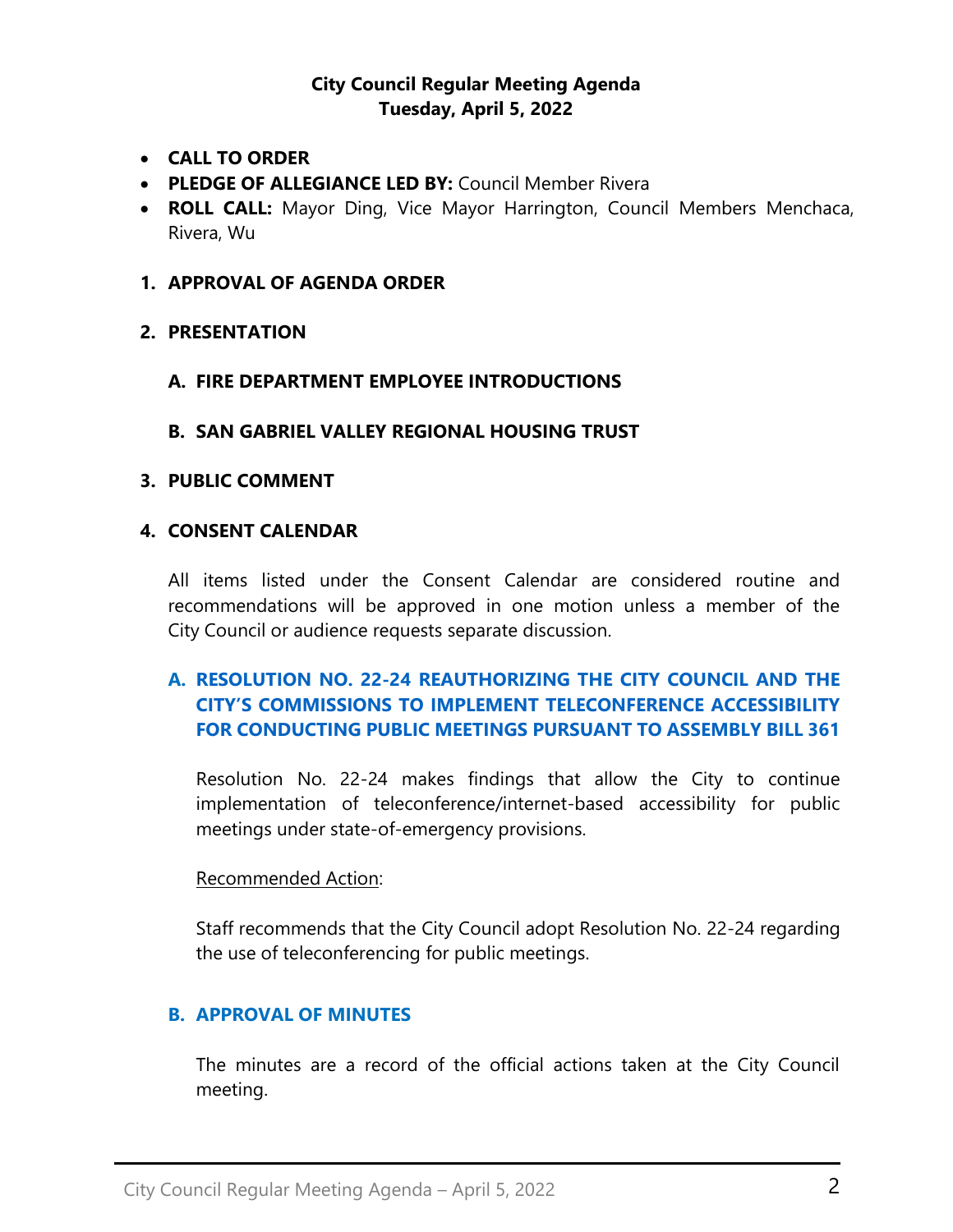1. [Minutes of the City Council Regular Meeting of March 15, 2022.](https://www.sangabrielcity.com/DocumentCenter/View/16298/Item-4A---Minutes)

Recommended Action: Approval.

### **C. [MATERIAL DEMANDS](https://www.sangabrielcity.com/DocumentCenter/View/16299/Item-4B---Material-Demands)**

The most recent Material Demands from the Finance Department are presented to the City Council for review and approval.

### Recommended Action:

Staff recommends that the City Council approve Material Demands as presented.

# **D. [PROFESSIONAL SERVICES AGREEMENT WITH WOODS MAINTENANCE](https://www.sangabrielcity.com/DocumentCenter/View/16300/Item-4C---Professional-Services-Agreement-with-Woods-Maintenance-Service-Incorporated-for-Graffiti-Removal-Services)  [SERVICE, INCORPORATED FOR GRAFFITI REMOVAL SERVICES IN THE](https://www.sangabrielcity.com/DocumentCenter/View/16300/Item-4C---Professional-Services-Agreement-with-Woods-Maintenance-Service-Incorporated-for-Graffiti-Removal-Services)  [AMOUNT NOT TO EXCEED \\$4,750 PER MONTH](https://www.sangabrielcity.com/DocumentCenter/View/16300/Item-4C---Professional-Services-Agreement-with-Woods-Maintenance-Service-Incorporated-for-Graffiti-Removal-Services)**

On August 2, 2021, the City of San Gabriel issued a Request for Proposal (RFP No. 21-07) for a qualified firm to provide graffiti removal services on private property and public right-of-way within the City limits. Having three responses, however, qualified this service to utilize funding from the Community Development Block Grant (CDBG).

### Recommended Action:

Staff recommends that the City Council approve the Professional Services Agreement with Woods Maintenance Services, Incorporated and authorize the City Manager to execute the Agreement and issue a purchase order commencing on April 1, 2022.

# **E. [ADOPTION OF RESOLUTION NO. 22-22 TO APPLY FOR AND ACCEPT](https://www.sangabrielcity.com/DocumentCenter/View/16301/Item-4D---Adoption-of-Resolution-No-22-22-to-Apply-for-and-Accept-Measure-A-Funds)  [MEASURE A FUNDS](https://www.sangabrielcity.com/DocumentCenter/View/16301/Item-4D---Adoption-of-Resolution-No-22-22-to-Apply-for-and-Accept-Measure-A-Funds)**

The Safe, Clean Neighborhood Parks, Open Space Beaches, Rivers Protection, and Water Conservation Measure, or Measure A, was developed to meet current and future park needs throughout Los Angeles County. Its content reflects the findings of the Countywide Parks and Recreation Needs Assessment that was completed in 2016. Measure A was approved by voters in 2016 and includes both formula-based allocations to agencies throughout the study area, as well as competitive grants that are open to public agencies, non-profit organizations and schools. In order to apply for and accept Measure A funds,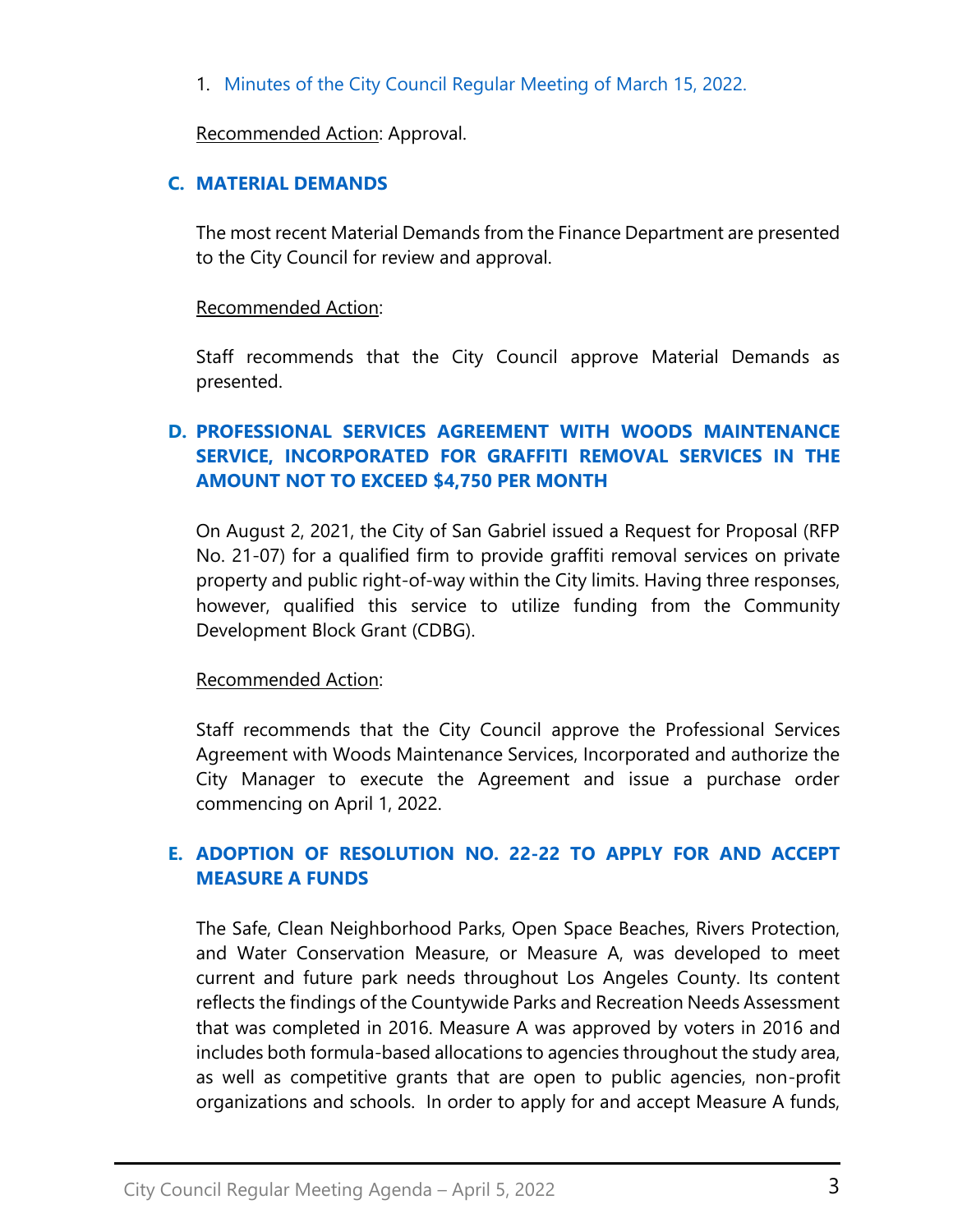the Los Angeles County Regional Park and Open Space District requires a resolution from the City of San Gabriel.

### Recommended Action:

Staff recommends that the City Council adopt Resolution No. 22-22 authorizing the acceptance of Measure A funds.

# **F. [PROFESSIONAL SERVICES AGREEMENT WITH ARCHITECTURAL](https://www.sangabrielcity.com/DocumentCenter/View/16313/Item-4F---PSA-with-Architectural-Resources-Group-for-Preparation-of-a-Historic-Resources-Survey)  [RESOURCES GROUP FOR PREPARATION OF A HISTORIC RESOURCES](https://www.sangabrielcity.com/DocumentCenter/View/16313/Item-4F---PSA-with-Architectural-Resources-Group-for-Preparation-of-a-Historic-Resources-Survey)  SURVEY [IN AN AMOUNT NOT TO EXCEED \\$73,500](https://www.sangabrielcity.com/DocumentCenter/View/16313/Item-4F---PSA-with-Architectural-Resources-Group-for-Preparation-of-a-Historic-Resources-Survey)**

On February 21, 2022, the City of San Gabriel issued a Request for Proposals (RFP) for a qualified firm to prepare a Historic Resources Survey (HRS) for the City. Of the ten entities that received the RFP, Architectural Resources Group was the only one that responded. If approved, the consultant will survey the entire City and document properties that may qualify for historic designation. The results of the survey and report will aid the City in adopting its first historic districts.

### Recommended Action:

Staff recommends that the City Council approve the Professional Services Agreement with Architectural Resources Group and authorize the City Manager to execute the agreement and issue a purchase order in the amount of \$40,000 for Phase I and \$33,500 for Phase II.

- **5. PUBLIC HEARING** None.
- **6. CONTINUED BUSINESS**  None.

# **7. NEW BUSINESS**

# **A. [MAYOR'S APPOINTMENTS TO INTERGOVERNMENTAL AGENCIES](https://www.sangabrielcity.com/DocumentCenter/View/16315/Item-7A---Mayors-Appointments-to-Intergovernmental-Agencies---Council-Liaisons) - [COUNCIL LIAISONS](https://www.sangabrielcity.com/DocumentCenter/View/16315/Item-7A---Mayors-Appointments-to-Intergovernmental-Agencies---Council-Liaisons)**

The Mayor is responsible for appointing members of the City Council to serve on various local and regional committees, as well as liaisons for City initiatives. In addition, it is necessary for the Council to take formal action to designate the new Mayor to serve as the Delegate to the Los Angeles County Sanitation District Board and Los Angeles County City Selection Committee.

### Recommended Action: